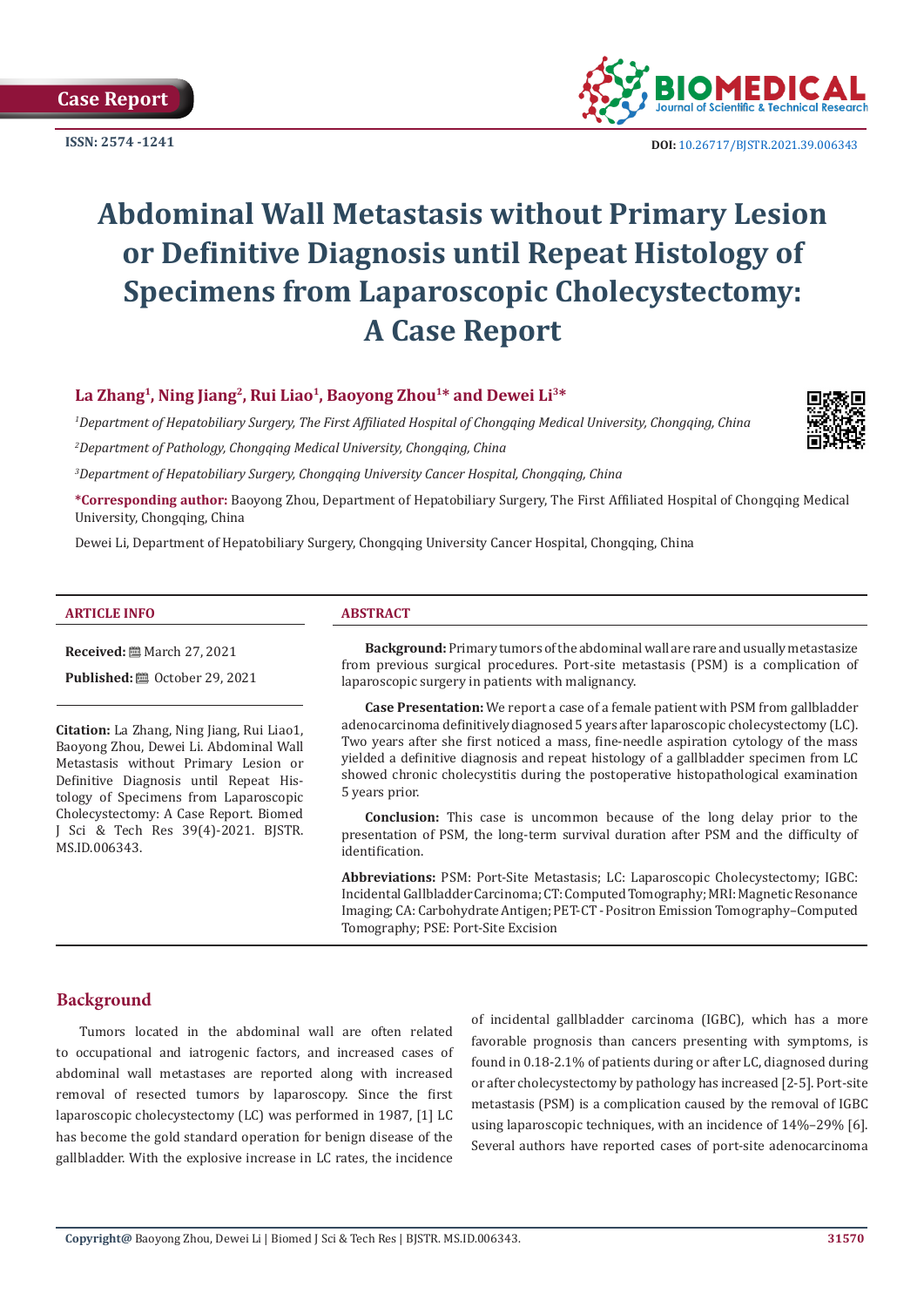metastasis of IGBC of unknown origin following LC. We present herein a case of PSM that was difficult to diagnose due to an incorrect histopathological examination and was discovered 3 years after LC was performed. The patient remained alive for 2 years without any treatment after the first sign of a recurrent tumor was found by the patient.

# **Case Presentation**

A 57-year-old woman was admitted to our hospital because of aggravating pain in the right upper quadrant and a progressively enlarging mass with tenderness, measuring 20 cm × 4 cm, palpated at the right rectus abdominis region. The patient had undergone only one surgery, five years prior: she underwent LC using the threeport technique owing to symptomatic cholelithiasis diagnosed as chronic cholecystitis after a postoperative histological examination at an outside hospital. The patient first noticed the hard mass, measuring approximately 3 cm×3 cm, with intermittent pain in the right upper abdomen 2 years prior. Then, she underwent abdominal ultrasonography, which indicated only agenesis of the gallbladder. A wait-and-see policy was adopted, and the patient was discharged from the hospital and has not received any special treatment over these 2 years.

# **What Tests are Indicated to Narrow Down the Differential Diagnosis?**

To determine the cause of abdominal pain and the mass at the uncommon location, relevant auxiliary examinations were performed. Abdominal contrast-enhanced computed tomography (CT) showed a thickened right rectus with uneven density whose enhancement was not obvious, indicating that the mass could be a benign lesion. Abdominal contrast-enhanced magnetic resonance imaging (MRI) also showed the mass as more likely a fibroma durum. Then, an ultrasound-guided needle biopsy of the mass was performed to further clarify the nature of the mass, and metastatic adenocarcinoma tissues were found. The mass was diagnosed as a metastatic adenocarcinoma.

# **What is the Origin of Adenocarcinoma?**

As the carbohydrate antigen (CA) 19.9 level was 367.0 U/ml, above the normal range, the adenocarcinoma cell was believed to originate from the gastrointestinal tract, but no tumor foci were found on gastroscopy, colonoscopy, or whole-abdominal and pelvis enhanced CT. A positron emission tomography–computed tomography (PET-CT) scan was performed and primary lesion was not found, neither. According to abdominal MRI, the mass passed through the longitudinal section of the rectus abdominis and presented as a spindle shape near the subxiphoid laparoscopic scar. As tumors located in the skin are often related to occupational and iatrogenic factors, PMS could not be excluded. A repeat histopathologic examination of the gallbladder was performed

at our hospital and revealed adenocarcinoma in the specimen. Therefore, the diagnosis was gallbladder adenocarcinoma with PMS.

#### **What is the Most Suitable Treatment for the Patient?**

On the basis of the PET-CT data and given the extensive metastases in the abdomen, a second operation to achieve radical resection was impossible, and the patient was initiated on the GP regimen (gemcitabine, cisplatin), the standard chemotherapy regimen for patients with advanced biliary tract cancer [7].

# **Discussion and Conclusion**

Laparoscopic surgery has been widely accepted to treat benign diseases due to its desirable advantages, such as low blood loss, quick recovery, minimal pain, a short hospitalization time and few complications. Nowadays, a histological examination, which is often performed after surgery, is the gold standard for the diagnosis of benign or malignant tumors. Under these circumstances, the frequency of incidental gallbladder cancer is 0.25%-0.89%, as demonstrated by routine histopathological investigation after LC for benign disease [8-12]. In addition, 50%-70% of patients are diagnosed incidentally with gallbladder cancer based on cholecystectomy specimens for presumed benign indications [13]. The prognosis of IGBC (median OS 32.4 months) is better than that of non-IGBC (median OS 17.2 months), [13] and according to the current guidelines, reoperation, including complete portal lymphadenectomy and bile duct resection, is required for patients with T1b, T2 or T3 disease [14].

Since the first case of PSM was reported as an unusual complication of LC in 1991, [15] many centers have reported similar cases, and the incidence of PSM in IGBC is 10.3% [16]. Most of the metastases are found at the extraction site, [16] showing that few wound protection measures (avoiding bile spillage and using retrieval bags) may cause direct contamination and increase the risk of PSM due to the lack of awareness of possible metastases. Other factors related to laparoscopic techniques, including pneumoperitoneum and carbon dioxide, have been described as risk factors [17-19]. PSM, a manifestation of aggressive disease progression, is generally found 1 to 6 months and as late as 4 years after performing LC [6]. Port-site excision (PSE) has been considered a routine treatment, along with radical reoperation, but it has been demonstrated to have no benefits in improving survival, and recurrence at the wound site may be associated with aggressive tumor biology [20,21]. PSE has shown to benefit patients with PSM without other metastases [22,23]. Chemotherapy is now a common therapy [24]. While it is necessary to investigate a larger group of patients diagnosed with IGBC after LC is performed. PSM is thought to be associated with an advanced T stage and poor histopathological features [3]. The median survival duration is typically 10.3 months